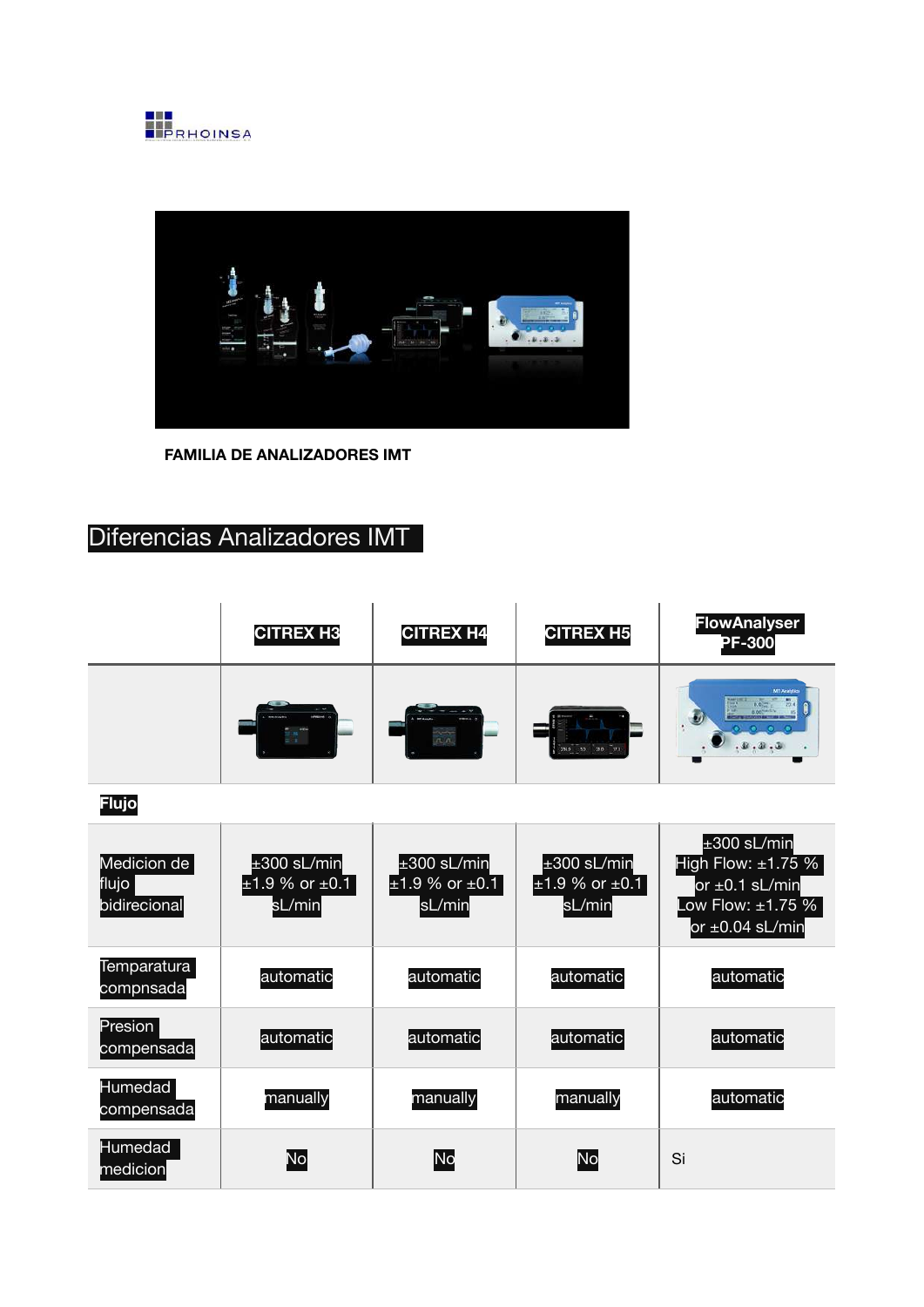| <b>Presion</b>             |                                                                         |                                                                                                                                                      |                                                                                                                                                      |                                                                                                                                                |
|----------------------------|-------------------------------------------------------------------------|------------------------------------------------------------------------------------------------------------------------------------------------------|------------------------------------------------------------------------------------------------------------------------------------------------------|------------------------------------------------------------------------------------------------------------------------------------------------|
| En el canal de<br>flujo    | -50-150 mbar<br>$\pm 0.75$ % or $\pm 0.1$<br>mbar                       | -50-150 mbar<br>$±0.75%$ or<br>$\pm 0.1$ mbar                                                                                                        | -50-150 mbar<br>$\pm 0.75$ % or $\pm 0.1$<br>lmbar                                                                                                   | $0-150$ mbar<br>$\pm 0.75$ % or $\pm 0.1$<br>mbar                                                                                              |
| Presion<br>atmosferica     | 500-1150 mbar                                                           | 500-1150 mbar                                                                                                                                        | 500-1150 mbar                                                                                                                                        | 0-1150 mbar                                                                                                                                    |
| Presion<br>maxima          | No                                                                      | $0-10$ bar<br>$±1.0 %$ or $±10$<br>lmbar                                                                                                             | $0-10$ bar<br>$±1.0$ % or $±10$<br>mbar                                                                                                              | $0-10$ bar<br>$±1.0$ % or $±10$ mbar                                                                                                           |
| Differencial de<br>presion | No                                                                      | $±200$ mbar<br>±0.75 % or<br>$±0.1$ mbar                                                                                                             | $±200$ mbar<br>$\pm 0.75$ % or $\pm 0.1$<br>mbar                                                                                                     | $±150$ mbar<br>$\pm 0.75$ % or $\pm 0.1$<br>mbar                                                                                               |
| Vacio                      | No                                                                      | No                                                                                                                                                   | No                                                                                                                                                   | optional: $\pm 1000$<br>lmbar<br>$±0.5$ % or $±2.0$<br><b>Imbar</b>                                                                            |
| Presion baja               | No                                                                      | <b>No</b>                                                                                                                                            | No                                                                                                                                                   | optional: 0-5 mbar<br>$±1.0$ % or $±0.01$<br>mbar                                                                                              |
| <b>Unidades</b>            |                                                                         |                                                                                                                                                      |                                                                                                                                                      |                                                                                                                                                |
| Flujo                      | L/min, L/s, cfm                                                         | L/min, L/s, mL/<br>min, mL/s, cfm                                                                                                                    | L/min, L/s, mL/<br>min, mL/s, cfm                                                                                                                    | /min, L/s, mL/min,<br>mL/s, cfm                                                                                                                |
| Presion                    | bar, mbar,<br>cmH2O, mmHg,<br>in H2O                                    | bar, mbar,<br>cmH2O, inH2O,<br>Torr, inHg, hPa,<br>kPa, mmHg,  <br>PSI                                                                               | bar, mbar,<br>cmH2O, inH2O,<br>Torr, inHg, hPa,<br>kPa, mmHg,<br>PSI                                                                                 | bar, mbar, cmH2O,<br>inH2O, Torr, inHg,<br>hPa, kPa, mmHg,<br>PSI                                                                              |
| Oras mediciones t          |                                                                         |                                                                                                                                                      |                                                                                                                                                      |                                                                                                                                                |
| Tipos de gas               | Air, Air/O2, O2,<br>N2O, N2O/O2                                         | Air, Air/O2, O2,<br>N2O, N2O/O2,<br>CO2, N2, He/<br>O2)                                                                                              | Air, Air/O2, O2,<br>N2O, N2O/O2,<br>CO2, N2, He/<br>O2 )                                                                                             | Air, Air/O2, 2, N2O,<br>N2O/O2, CO2, N2,<br>He/O2 ), He, He/O2                                                                                 |
| Gas standards              | ATP, ATPD,<br>ATPS, AP21,<br>STP, STPH,<br>BTPS, BTPS-A,<br><b>BTPD</b> | ATP, ATPD,<br>ATPS, AP21,<br>STP, STPH,<br>BTPS, BTPS-A,<br>BTPD, BTPD-A,<br>0/1013, 20/981,<br>15/1013,<br>25/991,<br>20/1013, NTPD,<br><b>NTPS</b> | ATP, ATPD,<br>ATPS, AP21,<br>STP, STPH,<br>BTPS, BTPS-A,<br>BTPD, BTPD-A,<br>0/1013, 20/981,<br>15/1013,<br>25/991,<br>20/1013, NTPD,<br><b>NTPS</b> | ATP, ATPD, ATPS,<br>AP21, STP, STPH,<br>BTPS, BTPS-A,<br>BTPD, BTPD-A,<br>0/1013, 20/981,<br>15/1013, 25/991,<br>20/1013, NTPD,<br><b>NTPS</b> |